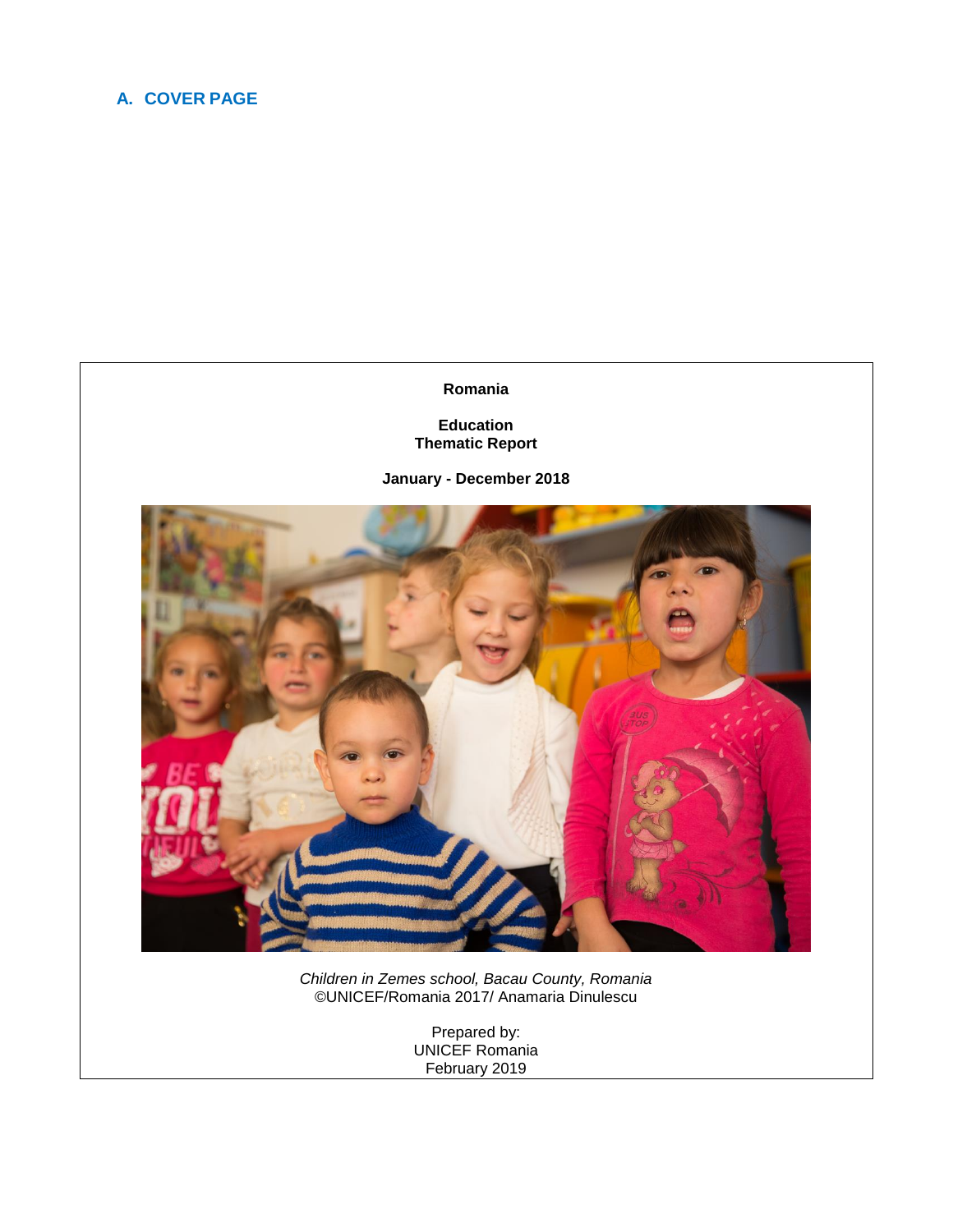

# **B. TABLE OF CONTENTS**

| Annex 1 - Financial Utilization Report |  |
|----------------------------------------|--|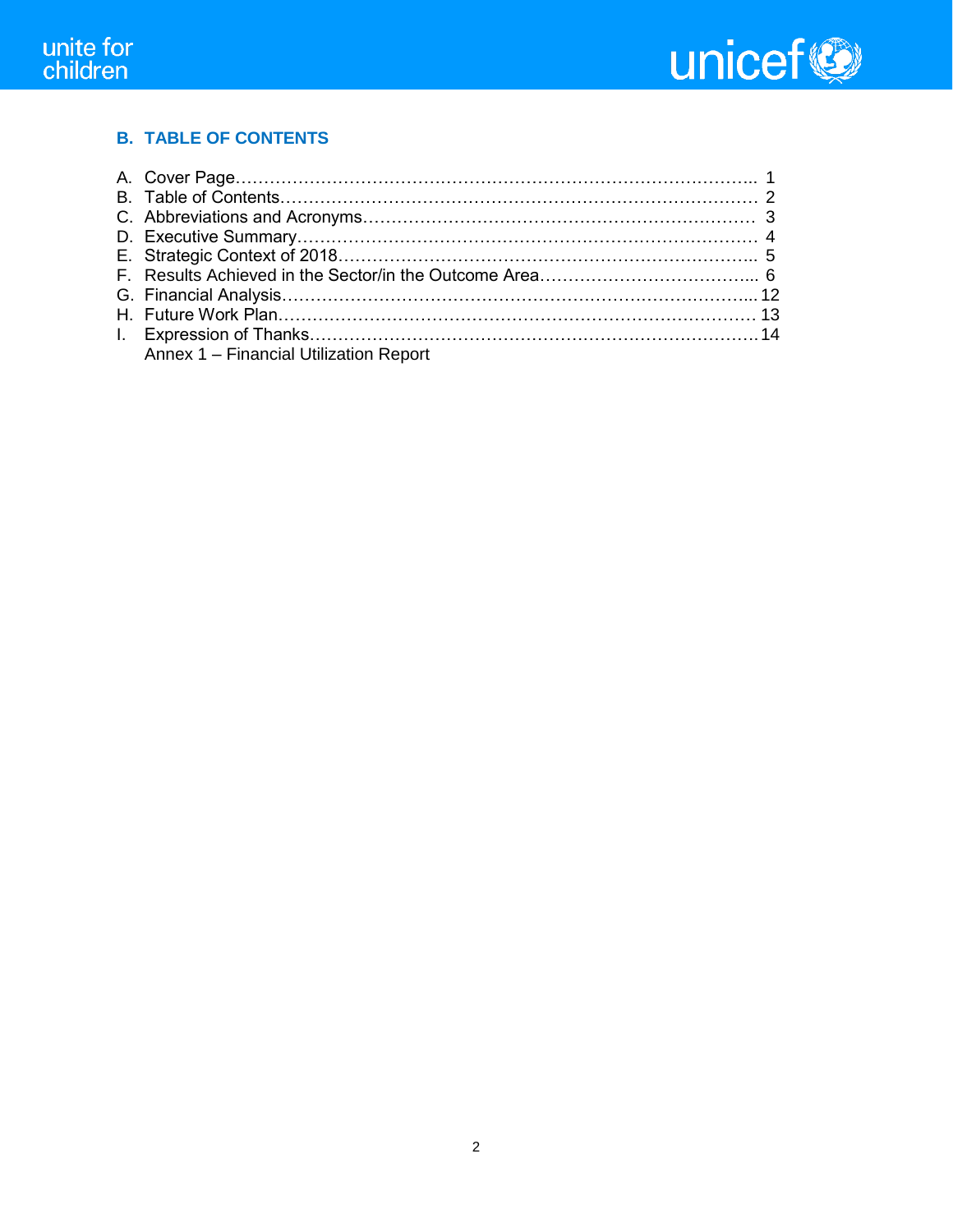

# **C. ABBREVIATIONS AND ACRONYMS**

| <b>ARACIP</b> | - Romanian Agency for Quality Assurance in Pre-university Education |
|---------------|---------------------------------------------------------------------|
| <b>CPD</b>    | - Country Programme Document                                        |
| EC            | - European Commission                                               |
| <b>ECEC</b>   | - Early Childhood Education and Care                                |
| EU            | - European Union                                                    |
| <b>ESL</b>    | - Early School Leaving                                              |
| <b>FRA</b>    | - Fundamental Rights Agency of the European Commission              |
| <b>GDP</b>    | - Gross Domestic Product                                            |
| QIE           | - Quality Inclusive Education                                       |
| MoE           | - Ministry of Education                                             |
| <b>OECD</b>   | - Organisation for Economic Co-operation and Development            |
| <b>PISA</b>   | - Programme for International Student Assessment                    |
| SAI           | - School Attendance Initiative                                      |
| <b>UNICEF</b> | - United Nations Children's Fund                                    |

(UNICEF) CO - (UNICEF) Country Office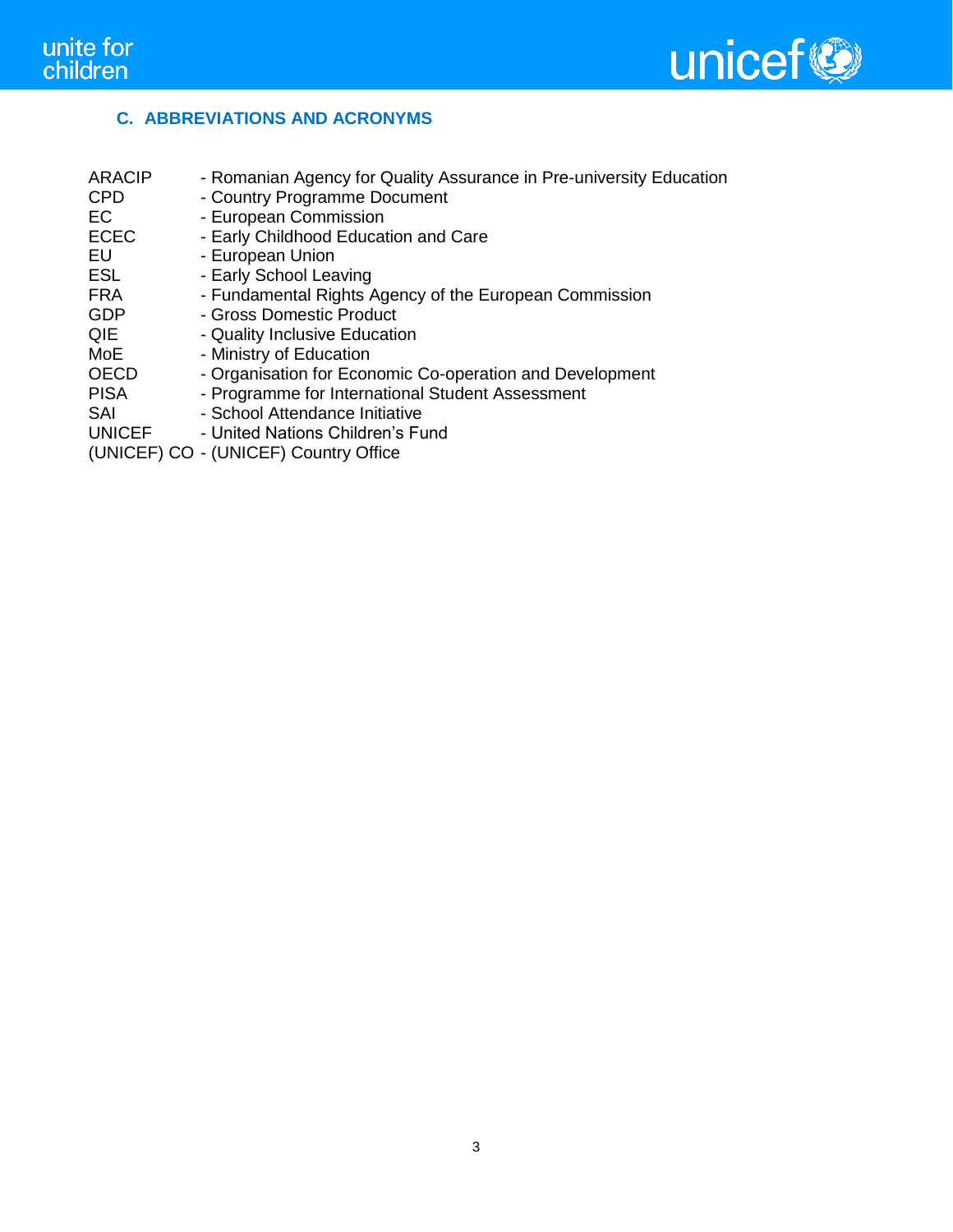

### **D. EXECUTIVE SUMMARY**

In line with the UNICEF Strategic Plan 2018-21, the Romania UNICEF Country Office's efforts in education are responding to Goal Area 2, so that "By 2021, 700,000 out-of-school girls and boys are enrolled in high quality, inclusive pre-primary, primary and secondary education."

Education has seen significant improvements, but disparities remain. The gross enrolment rate in preschool education increased between 2001 and 2015, from 66 per cent to 90 per cent.<sup>1</sup> The enrolment rate of Roma children in preschool education was lower than the national average by 40 per cent<sup>2</sup> and by 16 percentage points<sup>3</sup> in rural areas. The enrolment rate of children with special educational needs in mainstream schools increased from 2 per cent (2000) to 63 per cent (2014).<sup>4</sup> An estimated 300,000 children remain out of school, and the rate of completion of compulsory education is decreasing. Roma children are 6 times more likely than other children not to complete secondary education. The rate of rural children leaving school early is 3 times that of urban children $5$ .

### **Social inclusion**

The second programme component of UNICEF Country Programme Document aims at improving the social inclusion of all children in Romania, especially girls and boys in rural areas, Roma families, communities living in poverty and children with disabilities. This programme component seeks to achieve multisectoral results, as determinants of child rights violations occur across the various sectors. This approach has been promoted by UNICEF for several years and is consistent with the emphasis of the UNICEF Strategic Plan on cross-sectoral strategies.

At the core of this outcome is the testing of cross-sectoral models: the Minimum Package of Services for vulnerable children and their families, and the Quality, Inclusive Education Package. While the testing of the MPS modelled was finalized by end 2018, the QiE intervention continues until the end of the current school year – and both will be evaluated in 2019. The nationwide scaling-up of these two models is linked to the third programme component, on governance and partnerships. UNICEF will develop, monitor and evaluate — in close collaboration with State authorities at all levels and civil society — innovative basic and specialized services to benefit all children, especially vulnerable children and their families. As key strategies, UNICEF will support outreach, promotion of nondiscriminatory social norms, empowerment of families and building the capacities of service providers.

Modelling is being complemented by the generation and sharing of cutting-edge evidence, technical expertise, intense advocacy and broad partnerships. UNICEF and national authorities, in cooperation with civil society, will strive to accelerate the deinstitutionalization process and transition to community-based care, and to improve learning and health outcomes of all children. This will be achieved by focusing on preventing unnecessary separation of children from their families, by enhancing the relevance, quality and inclusiveness of the pre-university education system, and by strengthening the capacity of the health sector to lead reforms for better health outcomes for children, especially around neonatal care and teenage pregnancy.

 $\overline{a}$ 

<sup>1</sup> Ministry of Education, State of Education report, 2015.

<sup>&</sup>lt;sup>2</sup> World Bank, Toward an Equal Start: Closing the Early Learning gap for Roma Children in Eastern Europe, 2012.

<sup>3</sup> Ministry of Education, State of Education report, 2015.

<sup>4</sup> Romanian Agency for Quality Assessment in Pre-university Education, 2016.

<sup>&</sup>lt;sup>5</sup> Institute of Education Sciences data, based on National Institute of Statistics data.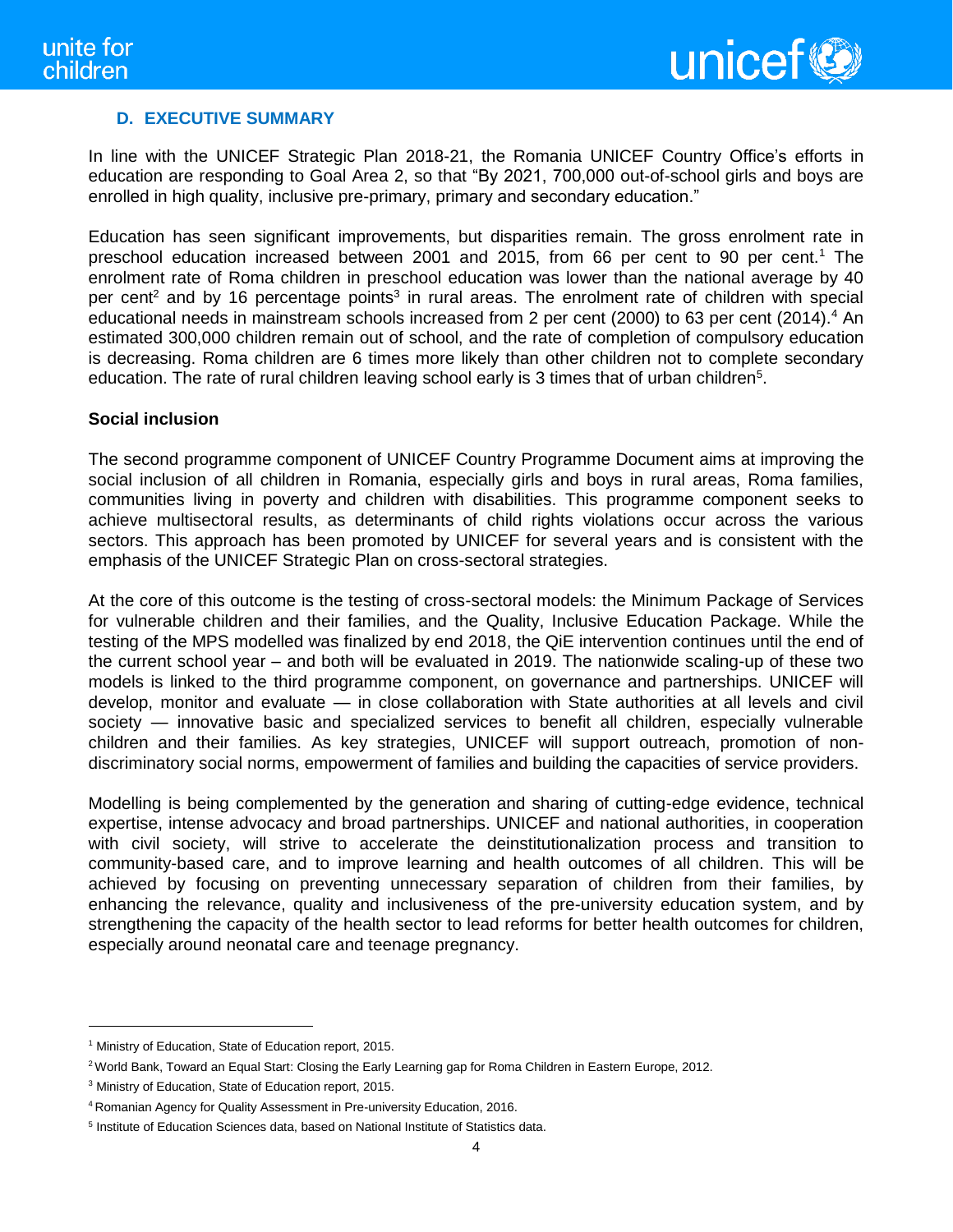# unicef

Combating violence against girls, boys and women will remain a key priority of this programme of cooperation and will be an integral part of UNICEF work on modelling, policy support, evidencegeneration, communication for social change, and advocacy. This component will contribute to translating the National Strategy on Child Rights and the Council of Europe Convention on Preventing and Combating Violence against Women and Domestic Violence (Istanbul Convention), ratified by Romania in 2016, into policies and budgets. Ultimately, implementing the Strategy and Convention will result in new community-based and specialized services, as well as more protective social norms.

Communication for social change will focus on strengthening the capacity of professionals working with children (including adolescents) and their families to prevent and address discrimination and violence. It also aims to improve the competencies of these professionals in the areas of communication and cross-sectoral approaches. This involves enhancing the capacity of parents and children to claim their rights and demand quality services. At the same time, caregivers will be helped to provide a protective, stimulating and supportive environment for children.

# **E. STRATEGIC CONTEXT IN 2018**

There is a growing, rigorous evidence highlighting the vulnerabilities of the Romanian education system, among which the access to and the equity and quality of education are key challenges. The most recent study on out of school children in Romania<sup>6</sup> has revealed that in 2015-2016 school year: 8.43% of children of primary education age (6-10 years old) were not attending school (i.e. almost 90,000 children), 9.96% of children of lower secondary education age (11-14) were not attending school (i.e. 84,000 children) and 25% of children of upper secondary education age (15-18) were out of school (i.e. 217,000 adolescents). Compared to the school year 2010-2011 all these rates of out of school children have recorded an increasing trend.

Early school leaving (ESL) in Romania is still high with a value of 18.3% in 2017 (decreasing from 19.1% in 2015 and 18.5% in 2016 but still far from the target set in Europe 2020 strategy of 11.3%)<sup>7</sup>. In contrast with this general, national statistics, the ESL rate for Roma minority in Romania is 77% (FRA 2016). When analysing the school cohort, the cohort dropout rate, calculated for the cohort covering the entire compulsory education cycles, is 20% for the cohort graduating grade 10 in the school year 2014-2015<sup>8</sup> (on a decreasing trend indeed but worryingly high yet).

The school cohort dropout analysis shows chronic problems in the education system of Romania, with severe disparities between the urban and rural areas in terms of participation to education: "almost a quarter of students from a school cohort is lost during the primary and lower secondary education, compared to 1 student in 10 that is lost during the same cycles of education in the urban areas (23.1% in rural and 9.7% in urban)"<sup>9</sup> .

Disparities between the urban and rural areas start early in the education cycles and become more predominant as children advance through the system. In 2014-2015, 81.8% of children in rural areas aged 3-5/6 years were enrolled in pre-school education against 97.7 % in urban areas. Early school leaving is predominantly a rural challenge in Romania. In 2015, the rate reached 27.8 % in rural areas against 19.3 % in towns and suburban areas and 5.9 % in cities<sup>10</sup>.

 $\overline{a}$ 

<sup>6</sup> "*La școală: o privire asupra participării la educație folosind analiza pe cohortă*", UNICEF, Institute of Educational Sciences, 2017

<sup>7</sup> EUROSTA[T http://ec.europa.eu/eurostat/tgm/table.do?tab=table&init=1&language=en&pcode=t2020\\_40&plugin=1](http://ec.europa.eu/eurostat/tgm/table.do?tab=table&init=1&language=en&pcode=t2020_40&plugin=1)

<sup>8</sup> "*La școală: o privire asupra participării la educație folosind analiza pe cohortă*", UNICEF, Institute of Educational Sciences, 2017 <sup>9</sup> Idem

<sup>10</sup> EU Education and Training Monitor – Romania 2016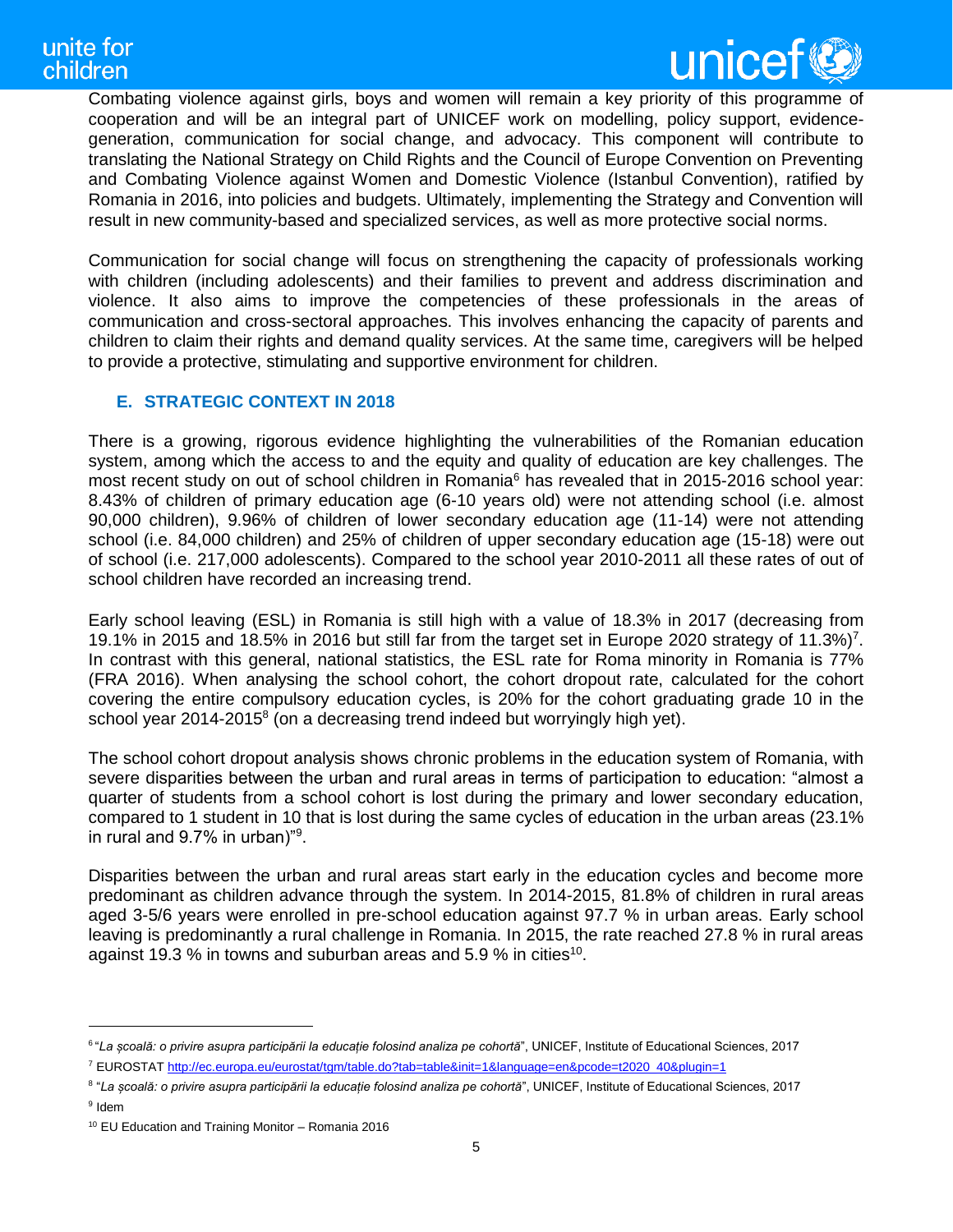# unite for children

 $\overline{a}$ 

# unicef

In terms of quality of education, 37% of 15-year-olds in Romania were assessed as functionally illiterate<sup>11</sup> in PISA 2012 and the percentage of low achievers (below level 2) in all three test subjects (reading, mathematics and science) was  $24.3\%$  in PISA  $2015^{12}$ . PISA 2012 and 2015 results show that huge inequities persist in the education system: "much of this basic skill deficit is due to inequities in the education system. Improving learning of children from disadvantaged backgrounds is, therefore, a key driver of better performance overall"<sup>13</sup>. Last, but definitely not least, PISA 2012<sup>14</sup> singled out Romania when it comes to the motivation of students: Romanian students ranked almost out of the chart and are the least motivated among the OECD participating students.

Considering the dynamics of the national context, UNICEF's strategy in education was developed so to respond to the main outcomes listed at national level under the current National Strategy for the Prevention of Early School Leaving, focusing on equity and inclusion. The programmatic interventions were complementing key actions of the Ministry of Education carried out at the level of the preuniversity education in 2018: continuation of the curricular reform, investments in teachers' training ( start of a new national project with financial support from the World Bank), strengthening of the infrastructure in the area of early education and revision of the per capita funding formula, while considering recent changes in legislation affecting the policy of human resources. In the same time, during 2018, UNICEF strengthened its partnership with the Ministry of Education for the development of the monitoring indicators on school segregation for all criteria covered in primary legislation (ethnicity, disability, socio-economic status of families, residence area, and school performance).

The modelling strategy, supported through the Global Education Thematic Fund, was focused on the collection of lessons learnt and promotion of good practices in the field of quality inclusive education. While new budgetary cuts affect the education system, it is essential that interventions are tested are prioritized, while resources are directed especially towards the students that are most in need (Roma children, children with disabilities, children from poor and rural areas). From the perspective of social norms, UNICEF intervention in education was carried out in an environment still tolerant to multiple and various forms of discrimination. The resurgence of new forms of neo conservative's narratives could also be noticed, influencing efforts to approve a National Strategy for Parenting Education.

However, new potential windows of opportunities appeared at the end of 2018. Most important, advocacy efforts on sustainable adequate financing for the education sector led to Government commitment to increase the education budget by 15% yearly to reach 6% of GDP by 2022. Adequate financing of ante-preschool education was equally secured via parliamentary approval.

<sup>&</sup>lt;sup>11</sup> PISA 2012: Central Europe and the Baltics are Catching Up – but Fast Enough?, Wolrd Bank, 2014[, http://blogs.worldbank.org/futuredevelopment/pisa-2012-central](http://blogs.worldbank.org/futuredevelopment/pisa-2012-central-europe-and-baltics-are-catching-fast-enough)[europe-and-baltics-are-catching-fast-enough](http://blogs.worldbank.org/futuredevelopment/pisa-2012-central-europe-and-baltics-are-catching-fast-enough)

<sup>&</sup>lt;sup>12</sup> PISA 2015 Results in Focus, OECD, 2018[, https://www.oecd.org/pisa/pisa-2015-results-in-focus.pdf](https://www.oecd.org/pisa/pisa-2015-results-in-focus.pdf)

<sup>&</sup>lt;sup>13</sup> PISA 2012: Central Europe and the Baltics are Catching Up – but Fast Enough?, Wolrd Bank, 2014[, http://blogs.worldbank.org/futuredevelopment/pisa-2012-central](http://blogs.worldbank.org/futuredevelopment/pisa-2012-central-europe-and-baltics-are-catching-fast-enough)[europe-and-baltics-are-catching-fast-enough](http://blogs.worldbank.org/futuredevelopment/pisa-2012-central-europe-and-baltics-are-catching-fast-enough)

<sup>&</sup>lt;sup>14</sup> PISA –The Programme for International Student Assessment (PISA) is a triennial international survey which aims to evaluate education systems worldwide by testing the skills and knowledge of 15-year-old students. Every three years students are tested in the key subjects: reading, mathematics and science. In one assessment there is a focus on one of the subjects. In addition to the three core subjects, PISA includes a specific focus on a domain of choice such as collaborative problem solving in 2015 and global competence in 2018. PISA 2012 particular focus was on equity and educational resilience and student motivation for learning was assessed (there are no more recent data on this issue).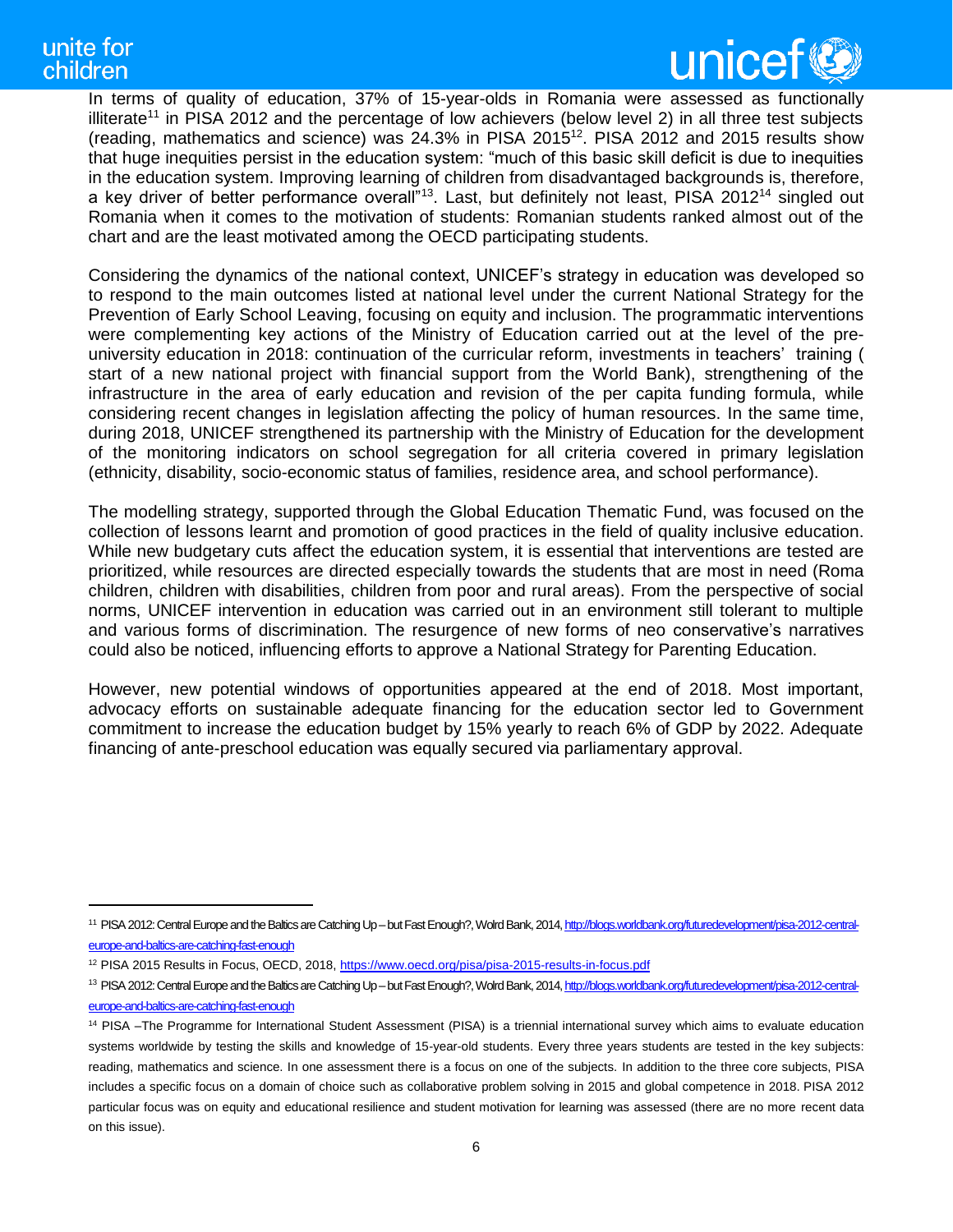

# **F. RESULTS ACHIEVED IN THE SECTOR**

### **ACTIVITIES AND RESULTS**

### **ACTIVITIES WITHIN THE QUALITY INCLUSIVE EDUCATION MODEL**

To reduce inequities in access to education, promote school participation and improve school quality and inclusiveness, UNICEF, with the support of the Global Education Thematic Fund, started in 2015 the Quality Inclusive Education (QIE) Model.

The model is capitalizing on the previous experience and evidence generated in the School Attendance Initiative (SAI), a model previously implemented by UNICEF Romania at national level. The theory of change of the new model is looking in an integrated manner at a set of individual, family, school/community and system factors that impede participation to education and positive education outcomes. As a result, multiple actions are directed towards different target groups: school staff, caregivers and parents. The interventions included: development of training programmes for school professionals, organization of parenting programmes, promotion of inter-sectoral cooperation and the role models that succeeded through education

QIE Model is, as such, a coherent, functional and efficient set of interventions aligned with the measures included in the *Strategy for the Reduction of Early School Leaving* (a strategy influenced and informed by the previous UNICEF model: School Attendance Initiative), following 3 of its 4 pillars (early education, quality compulsory education and system capacity building). The model was designed as a universal package to be implemented at school level, at county or national level. However, its modular and flexible structure makes it versatile and customizable so that when applied at the level of a county or at the level of a school, this package is customized and applied according to the specific needs of the county or of the schools involved (based on the situation analysis conducted at the relevant level).

During 2018, QIE model was in its 3<sup>rd</sup> year of implementation (the planning is for an entire education cycle of 4-years), covering 51 school units from Bacau County. The implementation of QIE Model at the level of one county is designed as an intermediate step towards scaling the model up at national level. Concretely, the QIE Model interventions specifically target the strengthening of the capacity of the school management and teachers to support each and every child, according to his or her needs; improving the teaching methods and tools; increasing the interactions between families and schools and improving parental skills (through parenting education); mobilizing the communities to support local schools; enhancing children's cognitive and non-cognitive skills; encouraging diversity among students regardless of gender, ethnicity, religion, (dis)ability and socioeconomic status.

UNICEF Model "Quality Inclusive Education" consists of four/five key interventions:

#### **1) Improving school management**

The model addressed key management problems located at school level such as: the lack of school efforts to prevent school dropout, the inability of early identification of children at risk of school dropout, the absence of risk-management plan, as well as the school's limited capacity to identify and attract additional resources. A comprehensive blended learning programme involved school management teams from all school units involved in the program. The program addressed multiple topics, including: setting up an early risk detection system and management procedures for the management of the risks of school dropout; proposal writing, fundraising and project management involving the parents into the school life and in supporting the education of their children.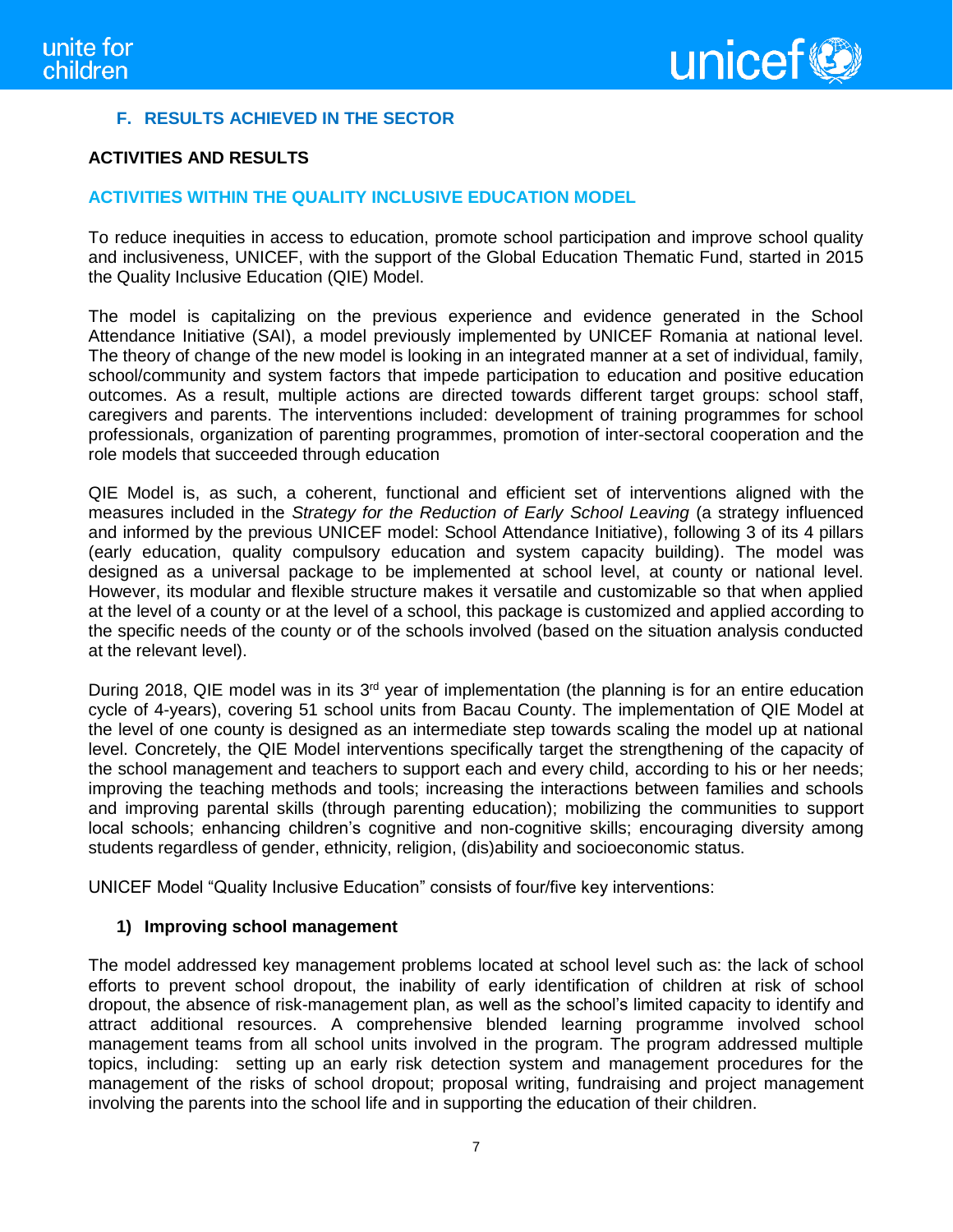

# **2) Promote child friendly pedagogy**

Looking at the quality of education, the model's design and planning considered some key issues persisting in the education system in Romania: insufficient initial teachers' training, paying limited attention to the social and cultural diversity of school population, or weak customization of the teaching-learning methods to the needs of the students with disadvantaged backgrounds. The interventions proposed considered also the recent change of the national curriculum and the transition from the traditional cognitive based curriculum towards a competency-based curriculum. As a result, staff school was exposed to face-to-face and on-line training programmes for teachers on 7 curricular areas and 4 cross-curricular areas. During 2018, a partnership with 5 universities from Romania was agreed to scale up the training curricula. In the same time, experience and lessons learnt from the model are informing the new Early Childhood Education National Strategy and future Action Plan.

### **3) Promote role models that succeed through education**

To enhance the inclusiveness and equity of education, UNICEF tested an innovative intervention, focused on building non-cognitive skills among students. By showcasing success stories from adults belonging to various disadvantaged backgrounds (Roma, disability, poverty affected or from rural), the applied strategy was to provide children/students with credible, successful models, so that they nurture higher aspirations in education, develop non-cognitive skills (e.g. resilience, motivation, selfesteem) and continue their education path. A set of educational resources were developed for promoting this strategy at school level (eg. a documentary movie about the professional success of the role models that continued their educational path, publications for children or adolescents and youth comprising the life stories of the role models and a pedagogical toolkit for school teachers on how to use in various educational activities the resources developed in the model and to foster inclusion and valorisation of diversity). Initially developed in Bacau County, this intervention was recognized at European level as a good practice model and received funding for being scaled up by UNICEF CO in another county as well.

# **4) Test a parenting education program**

The parenting education component looked at improving parenting skills, enhanced parent – child communication and parents' know-how to promote their child's best interests. Parenting education curricula has been developed to cover all cycles of child life. A program of training of trainers has also been developed to create a network of parent educators, including mostly education staff. At national level, UNICEF was involved in an inter institutional working group that developed a draft of National Strategy for Parenting Education that is now under consideration within the Ministry of National Education prior to be submitted to the Romanian Government for its adoption.

### **ACTIVITIES WITHIN THE HORIZONTAL COOPERATION AND LEARNING FROM BEST PRACTICES**

UNICEF organised in 2018 within the Horizontal Cooperation efforts an exchange of experience with a delegation from the Republic of Moldova on parenting education. Within this exchange of experience on parenting education, representatives of the Moldovan delegation (Ministry of Education, Ministry of Interior, Ministry of Health and Social Protection and UNICEF Moldova) met with their Romanian counterparts and visited schools, teachers and parents in Iasi and Bacau Counties. The exchange of experience was an opportunity not only to discuss with the parent educators from the visited school, but mostly to discuss with parents taking part in the program, sharing their perspectives on the initiative and its results at local level. County authorities from Romania also shared their plans for ensuring the sustainability of the parenting initiatives in Romania.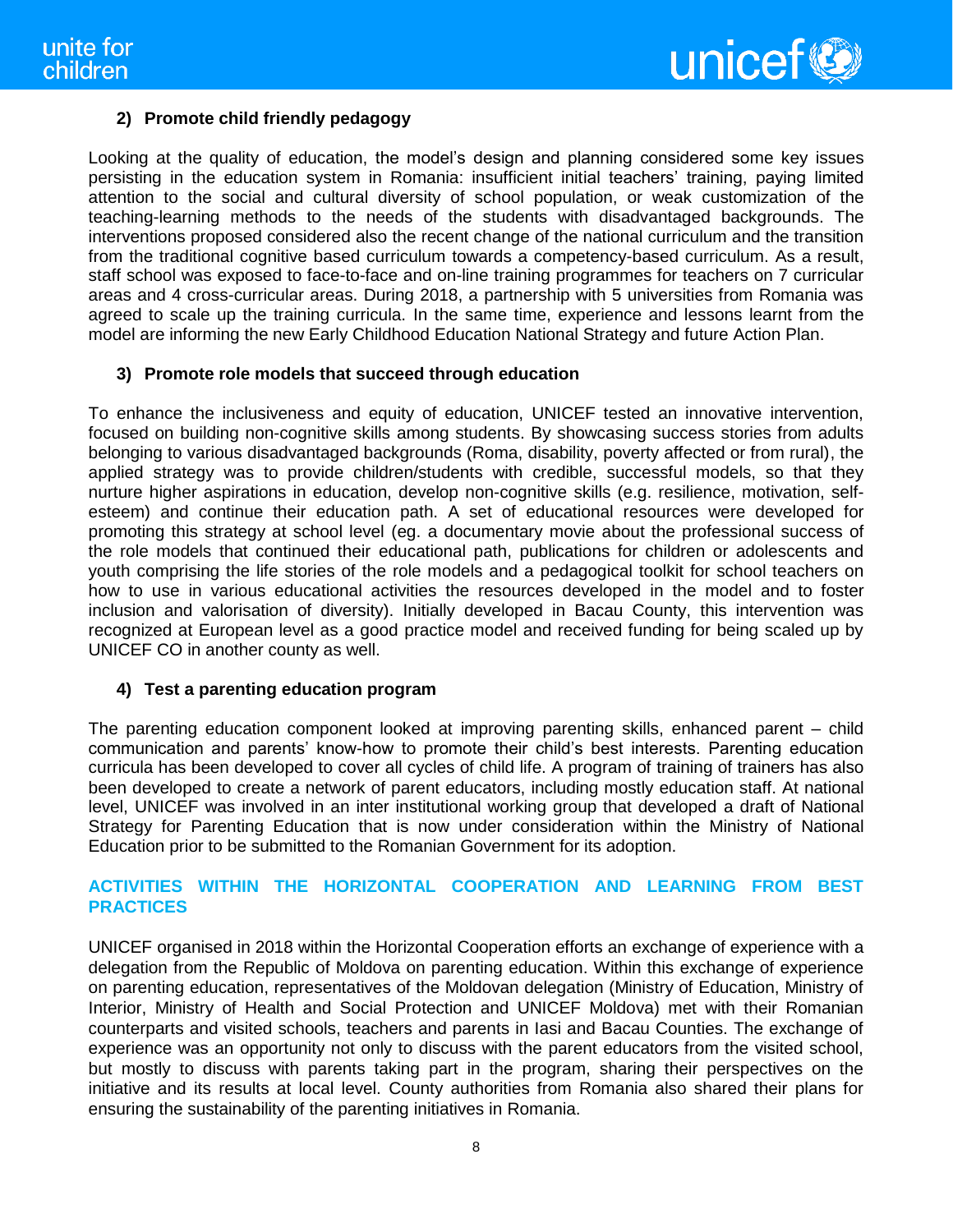

#### **ACTIVITIES WITHIN UNICEF TECHNICAL ASSISTANCE FOR THE GOVERNMENT**

With the support of the Global Education Thematic Fund and in line with its current CPD, UNICEF Office in Romania continued several technical assistance activities.

The Ministry of National Education has adopted in December 2016 two Ministerial Orders on school desegregation: 1) Order of the Minster of Education No. 6158 of 22<sup>nd</sup> of December 2016 on the Approval of the Action Plan on School Desegregation and Improving the Quality of Education in the Pre-university Education Schools and 2) Order of the Minister of Education No. 6134 of 21<sup>st</sup> of December 2016 on Prohibiting School Segregation in Pre-university Education Schools. Basically, the Action Plan includes 7 strategic objectives of which the first objective is related to the revision and completion of the legal framework of school desegregation.

The second Order (No. 6134/2016) on Prohibiting School Segregation represents the achievement of this first objective of the Action Plan as the legal framework on school desegregation was revised and includes 5 criteria of school segregation: 1) the ethnic criterion, 2) the disability criterion, 3) the socioeconomic status of families criterion, 4) the students' school performance criterion and 5) the area of residence criterion.

However, although Order No 6134/2016 on Prohibiting School Segregation has been adopted in 2016, it is not yet in effect (according to the Order, the entrance in effect is conditioned on the adoption of the two methodologies stipulated there: the school segregation monitoring methodology and the methodology for the prevention and intervention in cases of school segregation). As such within the reporting period the former Order of the Minister of Education No. 1540/2007 on Prohibiting School Segregation of Roma Children is still in effect. The Ministry of National Education also requested UNICEF technical assistance for the implementation of a consistent part of the strategic actions included in the Action Plan on School Desegregation and Improving the Quality of Education in the Pre-university Education Schools and a MoE-UNICEF Romania Cooperation Protocol was signed in December 2016. The partnership with the Ministry of Education on school desegregation continued as previously agreed and UNICEF provided technical assistance for the development of the legal and policy frameworks for school desegregation. In 2018, the integrated monitoring indicator framework on school segregation for all criteria (ethnicity, disability, socio-economic status of families, residence area, and school performance) has been finalized. A draft methodology for the monitoring of the school segregation was also developed and the technical assistance included the development of a vision and of a regulation for the organization and functioning of the National Commission for School Desegregation and Inclusion.

In 2018, UNICEF strengthened its partnership with OECD, focused on the review of the assessment and evaluation system. The review was finalized and launched in partnership with the Government, OECD and European Commission. UNICEF provided technical assistance to translate the report's recommendations into a national action plan, which will inform the country's education sector reform. In the same time, UNICEF, in close partnership with the Ministry of National Education and other partners in education have convened to review the existing framework of non-competitive EU funded projects (as well as some competitive projects) to incorporate elements or components of QIE in the terms of references for such EU Funds. The strategy is targeting multiple objectives, including ensuring the necessary resources for scaling up of QIE Model.

UNICEF Romania contributed to national efforts on developing and promoting parenting education through a National Strategy on Parenting Education. A draft project was put in public debate in the summer of 2018 but withdrawn soon after, as a result of increased pressure from conservative neoorthodox groups.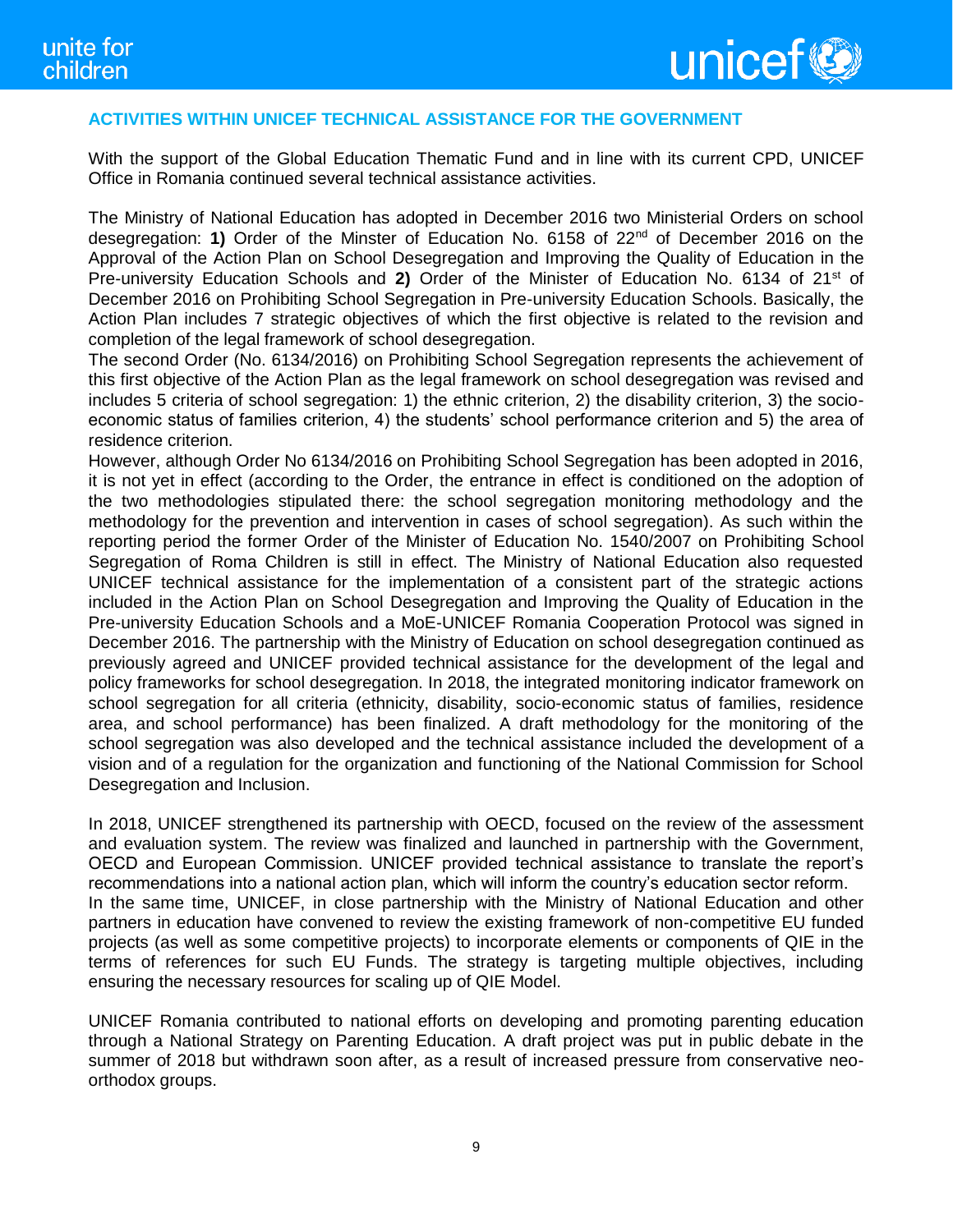

# **RESULTS WITHIN THE QUALITY INCLUSIVE EDUCATION MODEL**

**Increased capacity of schools to provide quality inclusive education**, covering more than 23.000 students from 51 school unites (out of which 8.8% were identified as students at risk) in Bacau County;

- 776 teachers, school managers and school directors improved their knowledge and professional skills;
- 51 school management teams received technical assistance trained on addressing school dropout and absenteeism through the Institutional Development Plans and Action Plans.

#### **School-family-community partnerships**

- 10 schools involved in QIE model managed to attract additional funding (€170,000)
- 13.033 children, 4.758 parents and 1270 teachers involved in common activities carried out at school level on the following topics: early education, health education, intercultural education, prevention of school-based violence and parent counselling;
- 5630 students and 102 parents took part in demonstrative lessons focused on role models that succeeded through education;

#### **Better parenting skills: parents as advocates for education**

- 10 270 parents (out of which 25% are men) improved their knowledge on parenting skills;
- A curriculum on parenting education was developed, covering the entire educational cycle.

#### **Knowledge management**

- Educational materials developed for promoting quality inclusive education;
- A manual presenting QIE approach, best practices and results developed;
- Training curricula authorized by the Ministry of National Education;
- Training methodology for promoting diversity developed and tested at school level;
- Methodology for identifying role models developed, with 46 role models being identified at school level.

#### **Impact**

- A draft National Strategy for Parenting Education developed and submitted to the Romanian Government for adoption;
- A revised National Strategy for Early Childhood Education and Care (in progress);
- A model of integrated approaches and interventions where education is complementary with health, child protection, social assistance and local governance developed, functional.

# **RESULTS WITHIN THE HORIZONTAL COOPERATION AND LEARNING FROM BEST PRACTICES**

**An exchange of experience on parenting education**, between the representatives of the Moldovan Ministry of Education, Ministry of Interior, Ministry of Health and Social Protection and UNICEF Office in Moldova and their Romanian counterparts that included:

- visiting schools, teachers and parents in Iasi and Bacau Counties;
- discussing with the parent educators from the visited schoo and parents;
- sharing of experience and perspectives of both parties;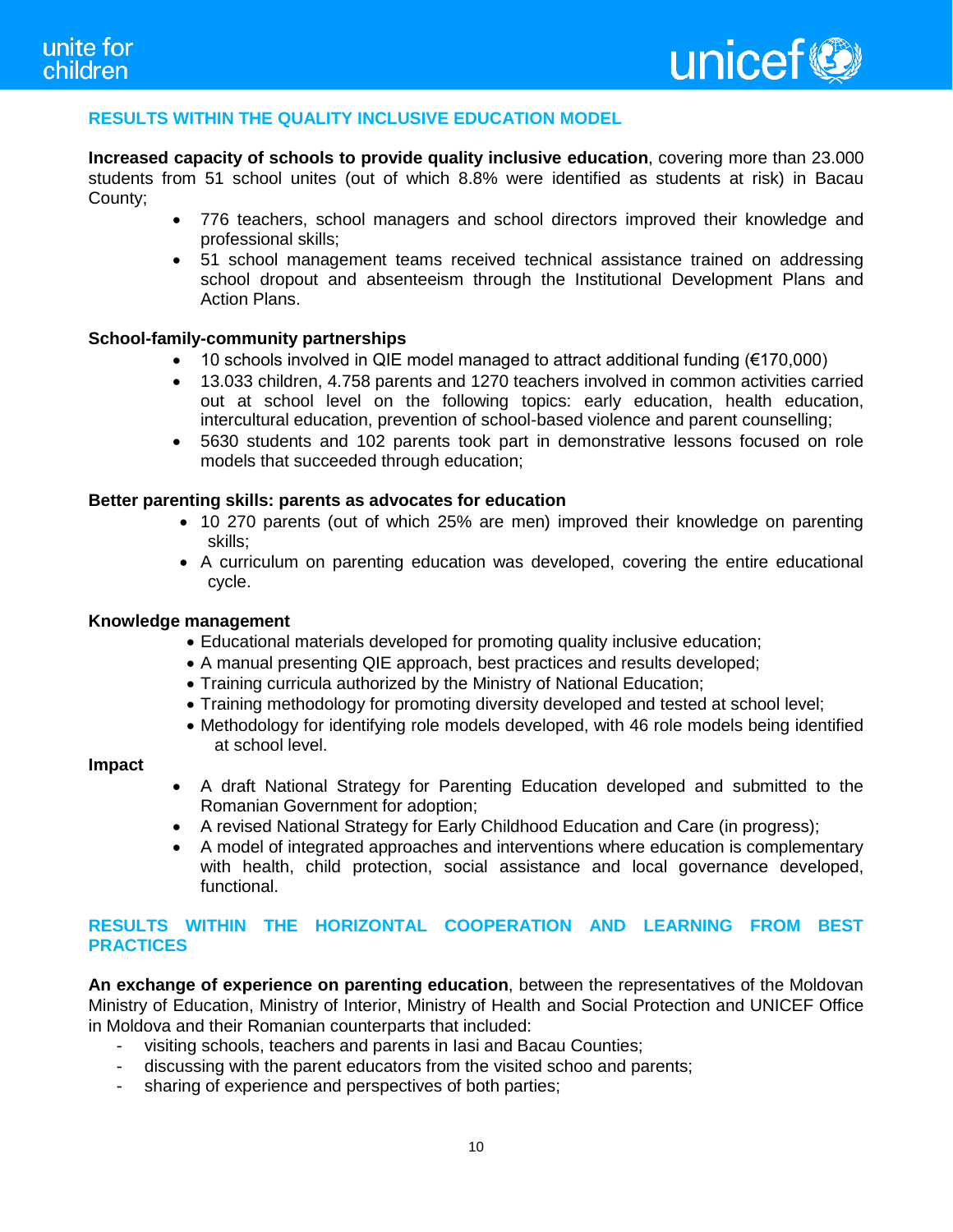- County authorities from Romania also shared their plans for ensuring the sustainability of the parenting initiatives in Romania.

# **RESULTS WITHIN UNICEF TECHNICAL ASSISTANCE FOR THE GOVERNMENT**

With the support of the Global Education Thematic Fund the following results were achieved:

- **Technical assistance for the reform of the assessment and evaluation in the education system in Romania**:
	- Following the UNICEF–OECD education report, key policy recommendations on assessment and evaluation were included in the European Commission "Education and Training Monitor" for 2018. UNICEF contributed to finalize the national action plan on assessment, influencing curricular changes and assessment of competencies in 2018 and beyond.
- **Technical assistance for the development of the policy framework for school desegregation**:
	- An integrated framework of indicators for the monitoring of school segregation (on all criteria stipulated by the new Ministerial Order) was developed.
	- Development of a draft school segregation monitoring methodology;
	- Development of a vision document for the National Commission for School Desegregation and Inclusion (NCSDI);
	- Facilitation of the consultations for reaching a consensus on the vision document for the NCSDI;
	- Development of the Regulations for Functioning and Organization of the NCSDI;
	- Development of a draft ministerial order for the adoption of the Regulations for Functioning and Organization of NCSDI (which was officially adopted and published in the Official Journal of Romania in February 2019);
	- Facilitation of the NCSDI set up process (development of selection criteria for NGOs and international organizations).
- **Technical assistance for education financing**, including strategic measures to be promoted through the EU Structural and Cohesion Funds - synergies between UNICEF initiatives and EU funding were agreed regarding the following projects:
	- Financing of the ante preschool education by Parliamentarian Order approved in 2018;
	- The EU Funded Project for Curricular Abilitation "Curriculum relevant educatie deschisa pentru toti" (CRED), a project with the objective to deliver training on the new curriculum to 55,000 teachers in primary and secondary education with an implementation period between 2017 and 2021 and a 42 million Euros budget;
	- The EU Funded Project for Teaching Career;
	- The EU Funded Project on Early Education.
- **Technical assistance for the promotion of the national parenting education strategy** provided:
	- A draft of the National Parenting Strategy put in public debate by the Ministry of Education; although the first draft was withdrawn, public commitment related to the need to have interventions at national level in the field of parenting education was expressed by key stakeholders in November 2018, at a meeting organized by the Education Commission from the Chamber of Deputies, Romanian Parliament.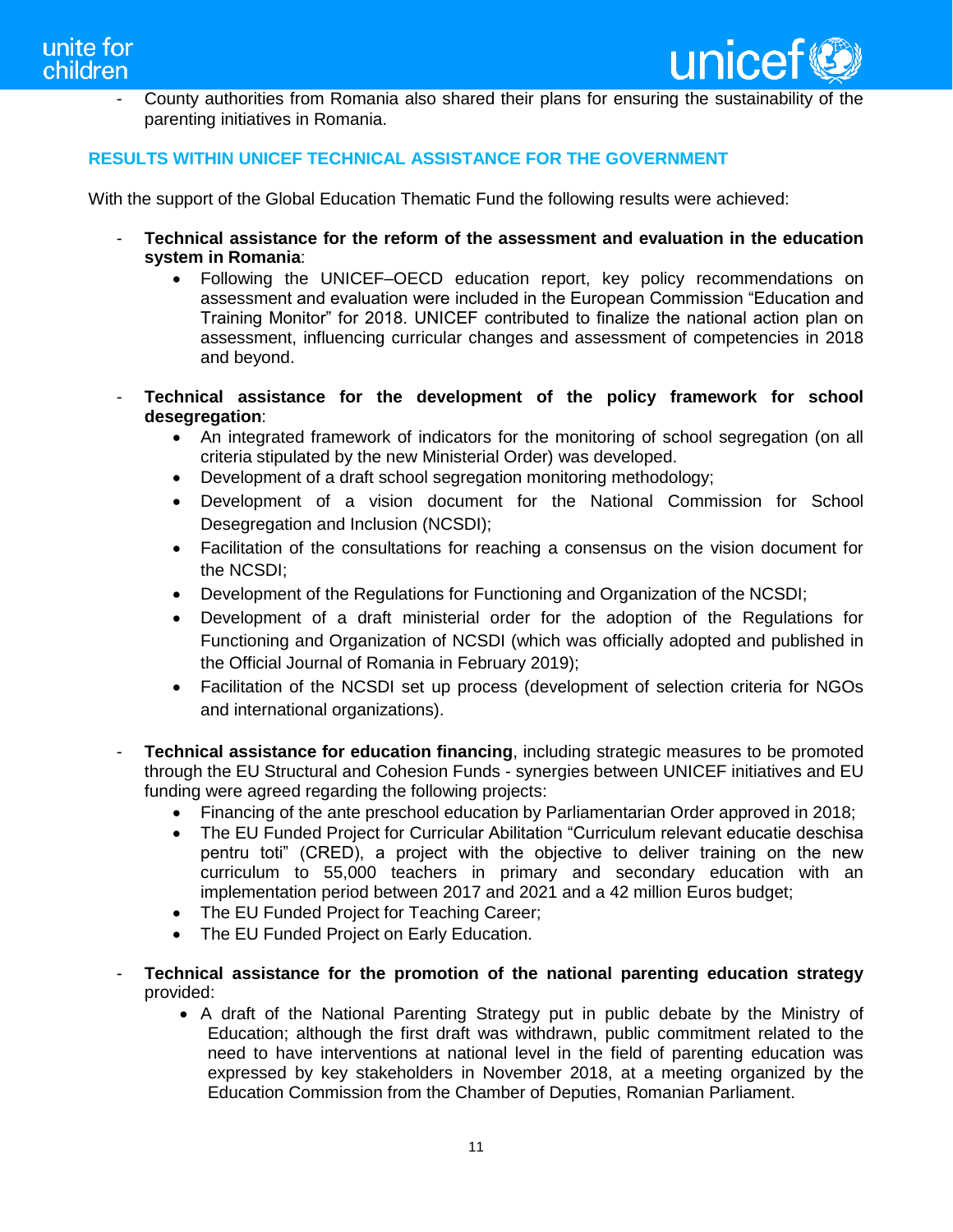

# **G. FINACIAL UTILIZATION REPORT**

See: **Annex 1 – Financial Utilization Report**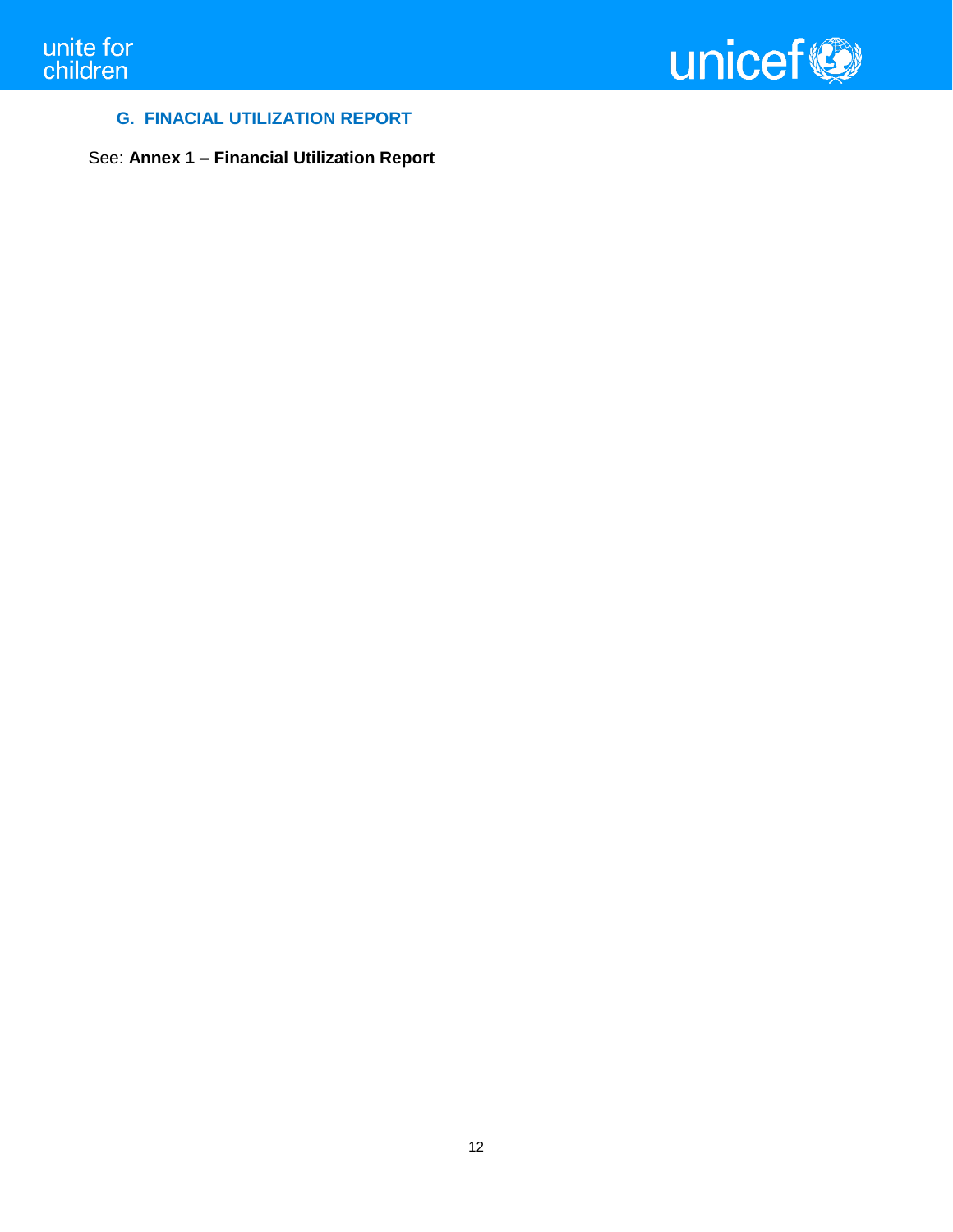

# **H. FUTURE WORK PLAN**

Building on current experience and lessons learnt, a sustainability plan for the current model on quality inclusive education will be thoroughly developed in early 2019. If QIE model was built as a universal intervention, looking overall at the pre-university system, evidence showed us that more is to be done to facilitate completion of children's compulsory education. As a result, UNICEF developed a theory of change for a new model, looking at how to better encourage school transition of children at risk of drop out from lower to upper secondary education. The local implementation of the new model is expected to start early in 2019, combining targeted and universal measures. A qualitative study will collect data to support advocacy measures informing educational programs at county and national level.

In the same time, with new legal changes approved in 2018 in the field of ante preschool education, UNICEF will support the Romanian Government in building an inter-sectoral cooperation framework focused on early childhood education and care (ECEC). With the support of national and international partners, UNICEF will test and document results for a new intervention in the field of ECEC at the level of 21 rural and urban communities.

Within the efforts for the school desegregation, UNICEF will continue in 2019 the implementation of the activities planned within the MoE-UNICEF Cooperation Protocol. The following activities will be implemented: testing on a national sample of schools the school segregation monitoring methodology, development of the methodology for the prevention or intervention in cases of school segregation, facilitation for the development of training materials on school desegregation new legal framework and methodologies for school desegregation, facilitation for the delivery of a Training of Trainers at national level, providing technical assistance for amending the legal framework (in conformity with the Action Plan on School Desegregation).